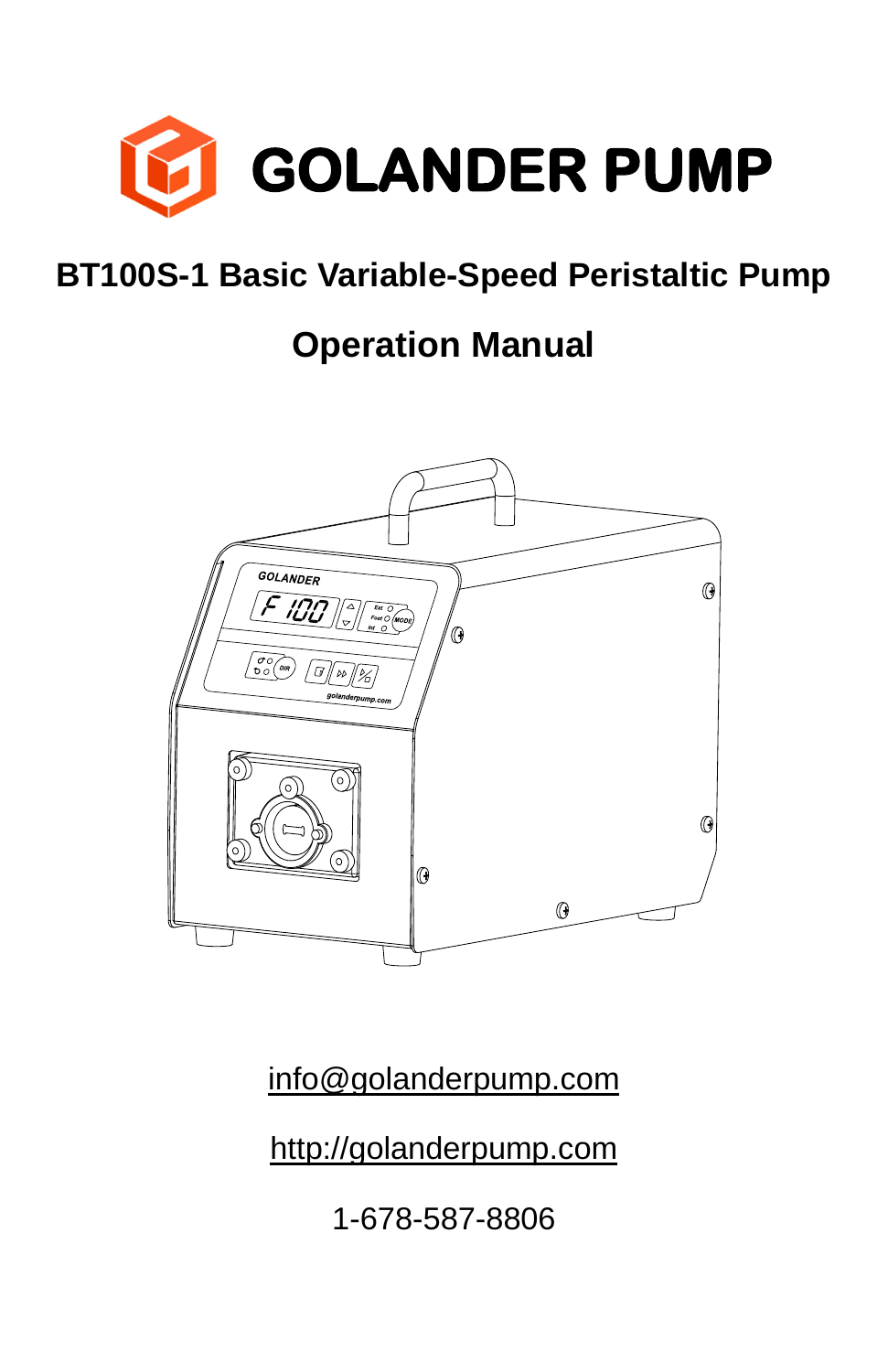## **Contents**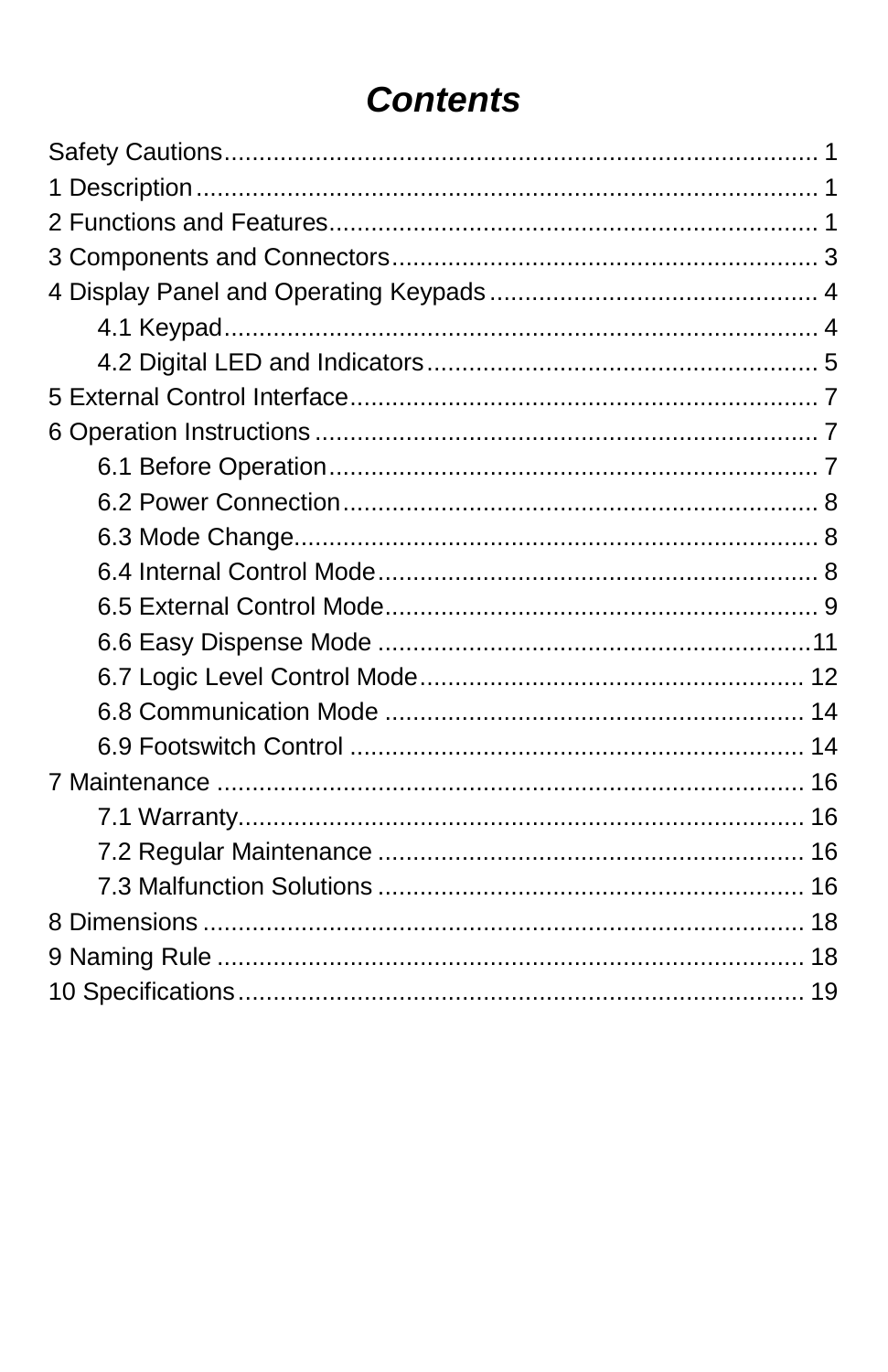# <span id="page-2-0"></span>**Safety Cautions**



**Danger**: Please use correct AC power voltage source shown on the sticker attached on the equipment to avoid any damage.

Please do not open the case. High voltages exist and are accessible. Use extreme caution when servicing internal components.

For maintenance, please contact the manufacturer or distributor directly. **Danger**: Turn drive off before removing or installing tubing. Fingers or loose clothing could get caught in drive mechanism.

**Warning**: Tubing breakage may result in fluid being sprayed from pump. Use appropriate measures to protect operator and equipment.

**Warning**: Remove power from pump before attempting any maintenance or any cleaning operation is started.

**Warning**: Remove power from pump before connecting or disconnecting the external control device or communication interface.

**Warning**: Pump is provided with a grounded plug, it must be well grounded at all times.

**Warning**: This product is not designed for, nor intended for use in patient connected applications; including, but not limited to, medical and dental use.

# <span id="page-2-1"></span>**1 Description**

BT100S-1 basic variable-speed peristaltic pump provides flow range from 0.00011 to 1700 mL/min with variable pump heads and tubings. It offers not only the basic functions such as reversible direction, start/stop and adjustable speed, but also *[Easy Dispense](#page-12-0)* feature. With MODBUS RS485 interface, pump is easy to communicate with external device, such as computer, human machine interface or PLC.

## <span id="page-2-2"></span>**2 Functions and Features**

Advantage of peristaltic pump: Peristaltic pump can handle extremely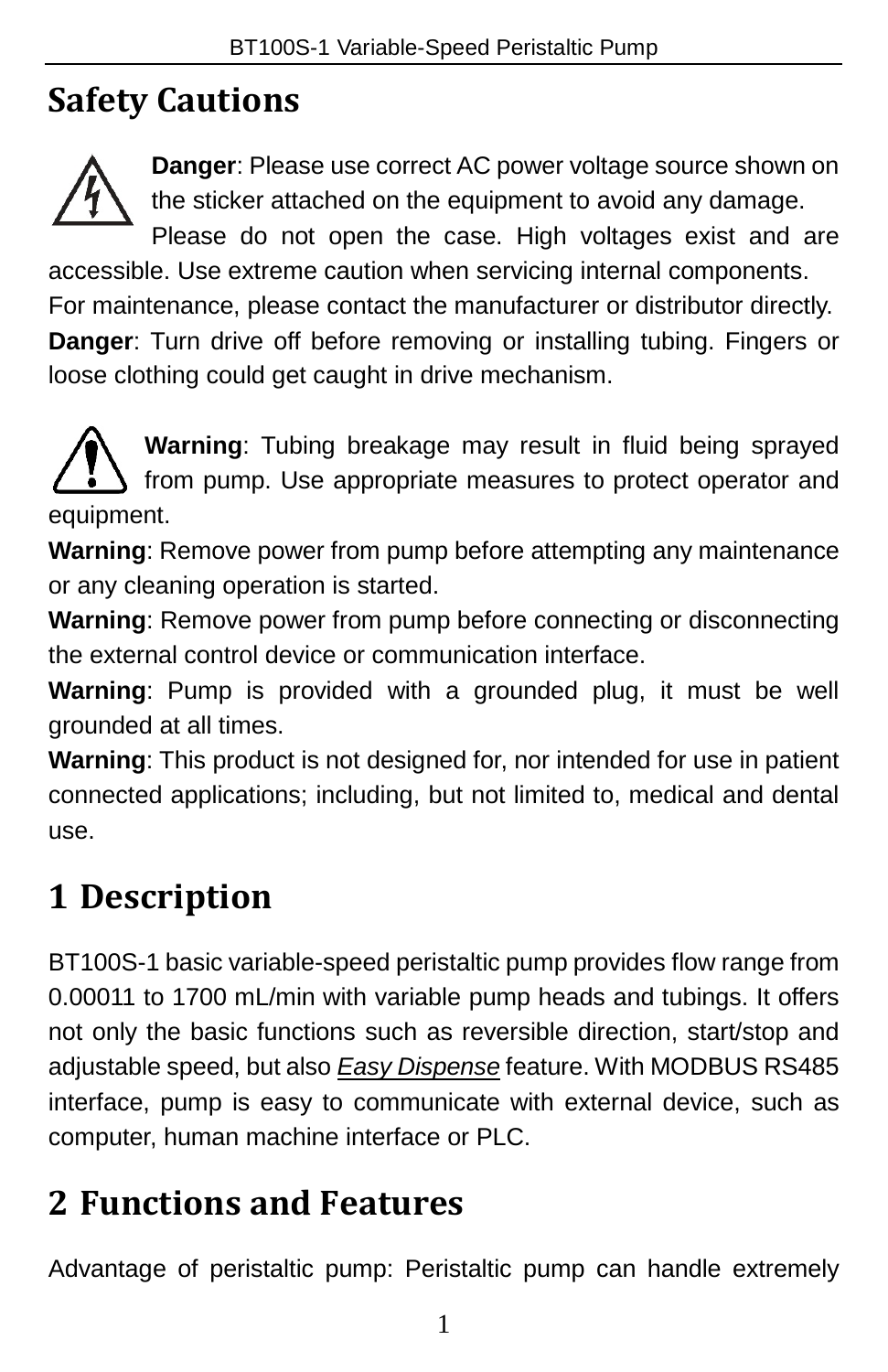#### BT100S-1 Variable-Speed Peristaltic Pump

viscous fluids, abrasive slurries and corrosive fluids. There is no seals in contact with the medium pumped and no valves to clog. The inner surfaces are smooth and easy to clean; fluid contacts only the tubing or tube material. Suction lift and priming can be up to 8m water column at sea level. It can handle the most shear sensitive of fluids like latex or firefighting foam with low shearing. It is capable of running dry and pumping fluids with high quantities of entrained air, such as black liquor soap. The high volumetric efficiency allows operation in metering or dosing applications where high accuracy is required. Tubing and tube materials are available for food and pharmaceutical use.

- Four-digit LED displays speed and working mode.
- LED indicator shows working state.
- Membrane keypad.
- Reversible direction, start/stop control and adjustable speed.
- Easy Dispense Mode.
- 0.5% high precision rotating speed control with 0.1 rpm speed resolution when speed is between 0-100 rpm, 1 rpm speed resolution when speed is between 100-150 rpm.
- Logic level signal can control start/stop, direction and dispense function; external analog signal can adjust the rotating speed. Signal is optically isolated.
- With RS485 MODBUS interface, easy to communicate with external device.
- Internal double-layer isolation structure; circuit board with conformal coating makes the pump dust-proof and moistureproof.
- Anti-electromagnetic interference feature, wide input voltage range for complex power environment.
- Stainless steel enclosure, easy to clean, resistant to the corrosion of the acid, alkali, sodium and organic solvents.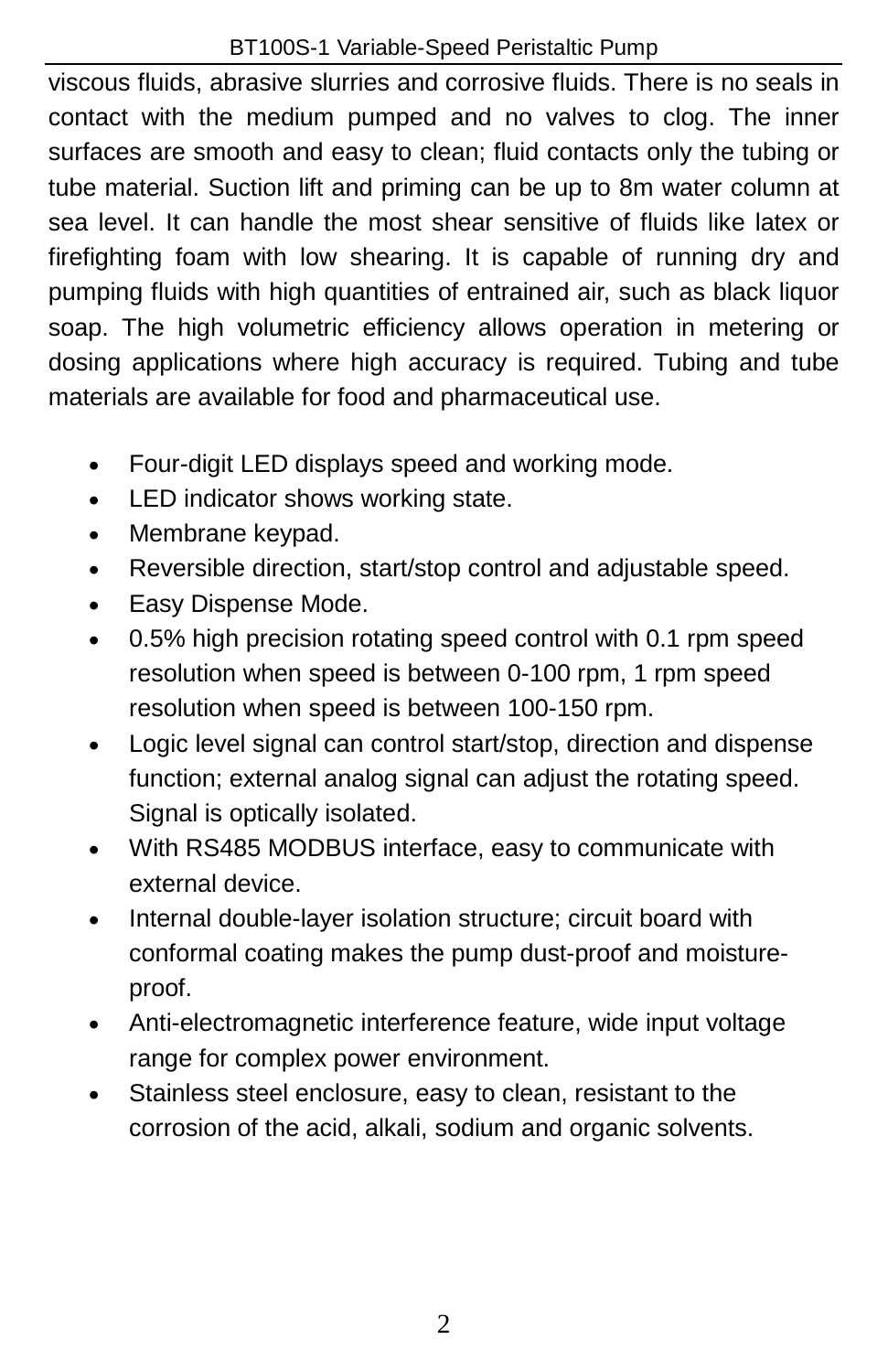## <span id="page-4-0"></span>**3 Components and Connectors**



*Figure 1. Components and Connectors*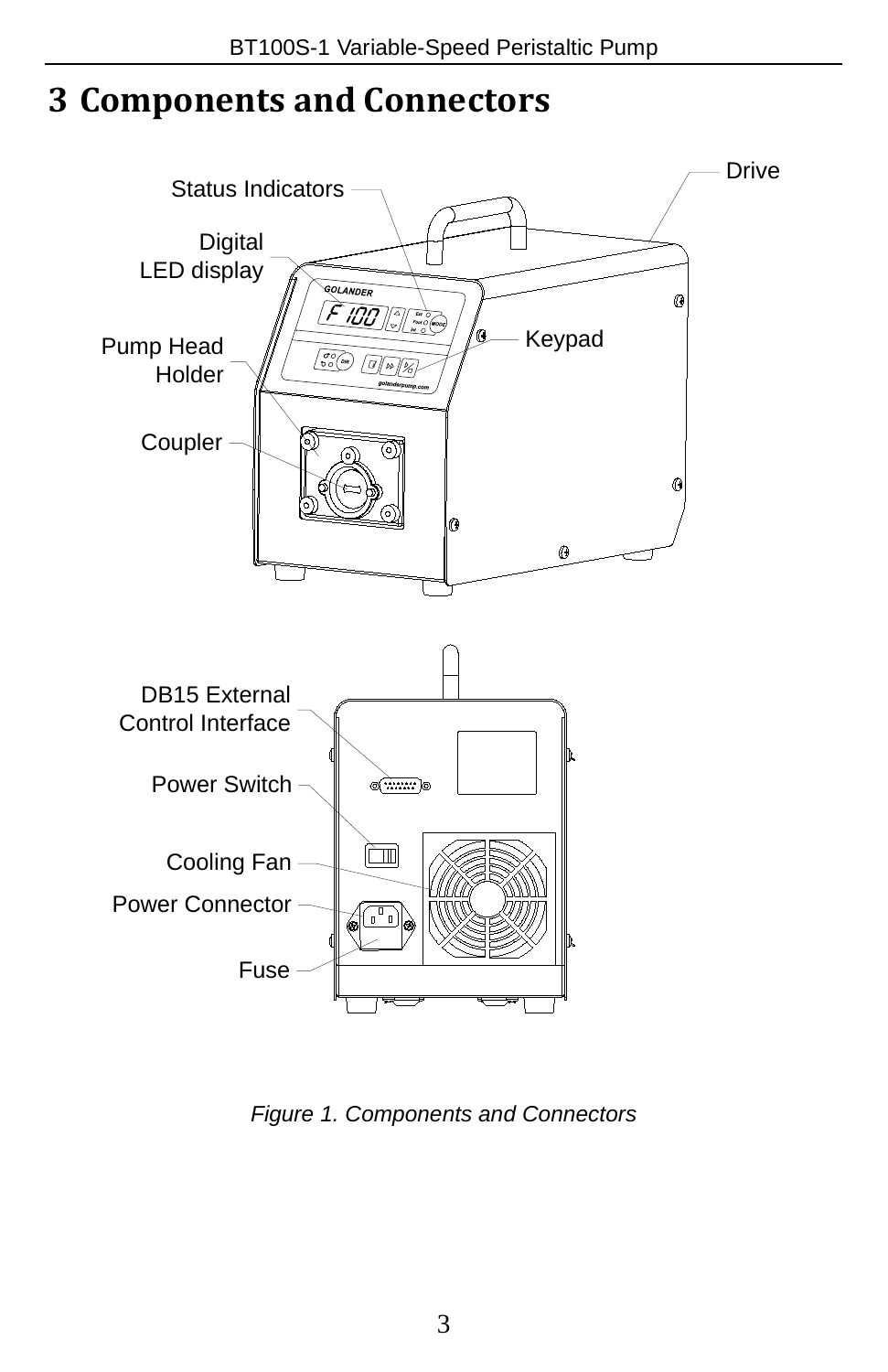# <span id="page-5-0"></span>**4 Display Panel and Operating Keypads**



*Figure 2. Display Panel*

## <span id="page-5-1"></span>**4.1 Keypad**



UP Key: When press UP key shortly, the last digit of speed will increase 1. Hold the key to increase speed quickly.

DOWN Key: When press DOWN key shortly, the last digit of speed will decrease 1. Hold the key to decrease speed quickly.



MODE key: When drive is not running, use MODE key to change the working mode: Internal Control Mode, Easy Dispense Mode (footswitch), External Control Mode or Logic

Level Control Mode.



DIRECTION Key: Press to change the drive rotating direction, clockwise or counterclockwise.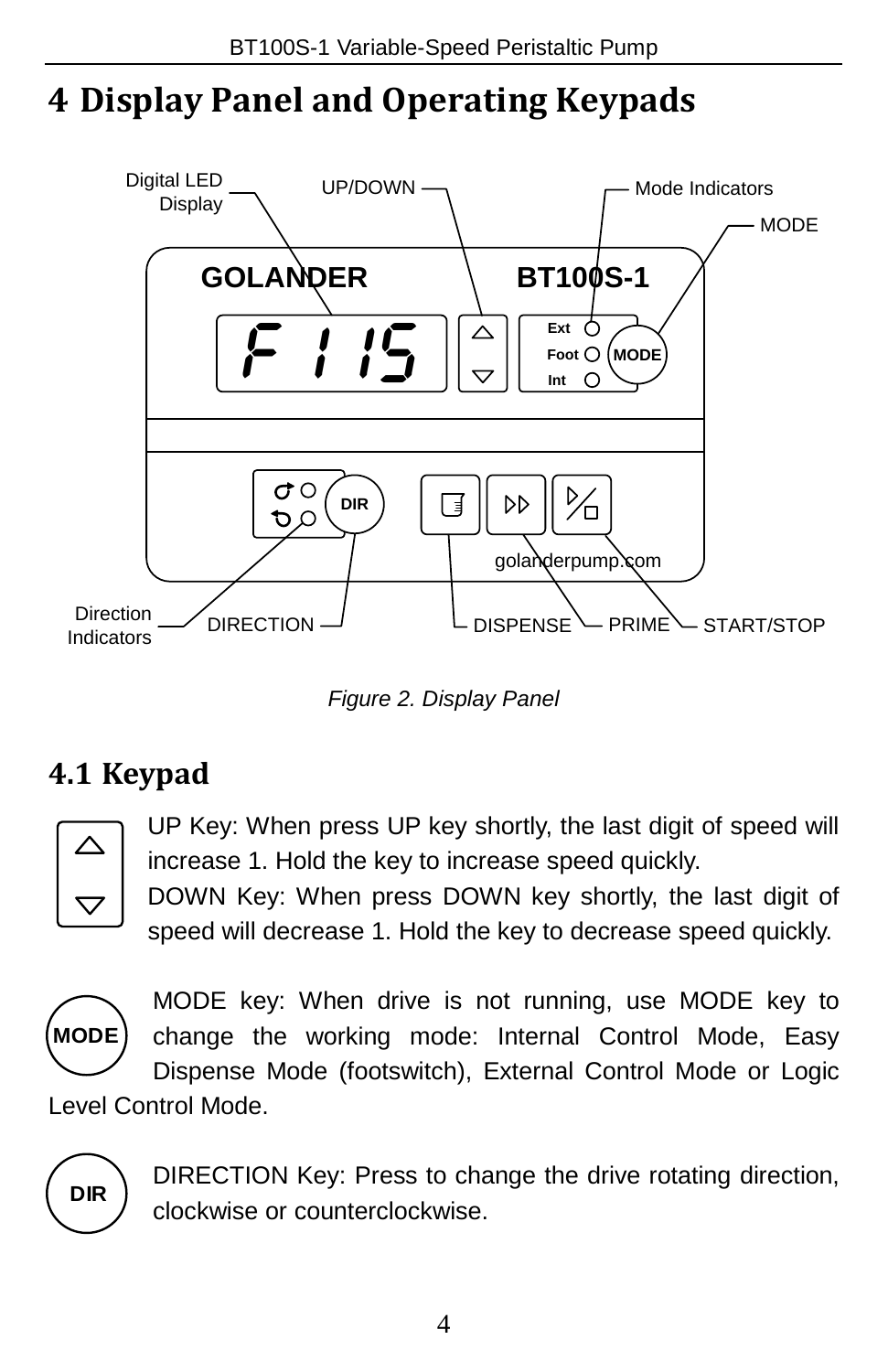

DISPENSE key: When drive is not running, use DISPENSE key to start dispensing. Press and hold the key to enter *[Easy](#page-13-1)  [Dispense Setup Mode](#page-13-1)*.



PRIME key. Press the key to run pump at maximum allowed speed in the direction shown on the display. Press again to return to the previous state.



START/STOP key: Press the key to start or stop the drive.

#### <span id="page-6-0"></span>**4.2 Digital LED and Indicators**

#### **4.2.1 Indicators**



Ext  $\bigcap$ **Foot MODE Int**  $\circ$ 

Int: *[Internal Control Mode](#page-9-2)*. Use the keypad to operate the pump. Footswitch can be used to control start /stop.

Foot: *[Easy Dispense](#page-12-0) Mode*. Use footswitch or DISPENSE key to start or stop dispensing. Use the keypad for other operations.



Ext: *[External Control](#page-10-0) Mode*. Use external analog signal to control rotating speed. Use logic level signal to control direction, start and stop. The keypad is disabled.



Int+Ext: *[Logic Level Control Mode](#page-13-0)*. Use logic level signal to control start and stop. Use the keypad to control direction and speed.



Clockwise Direction: The drive runs in clockwise direction.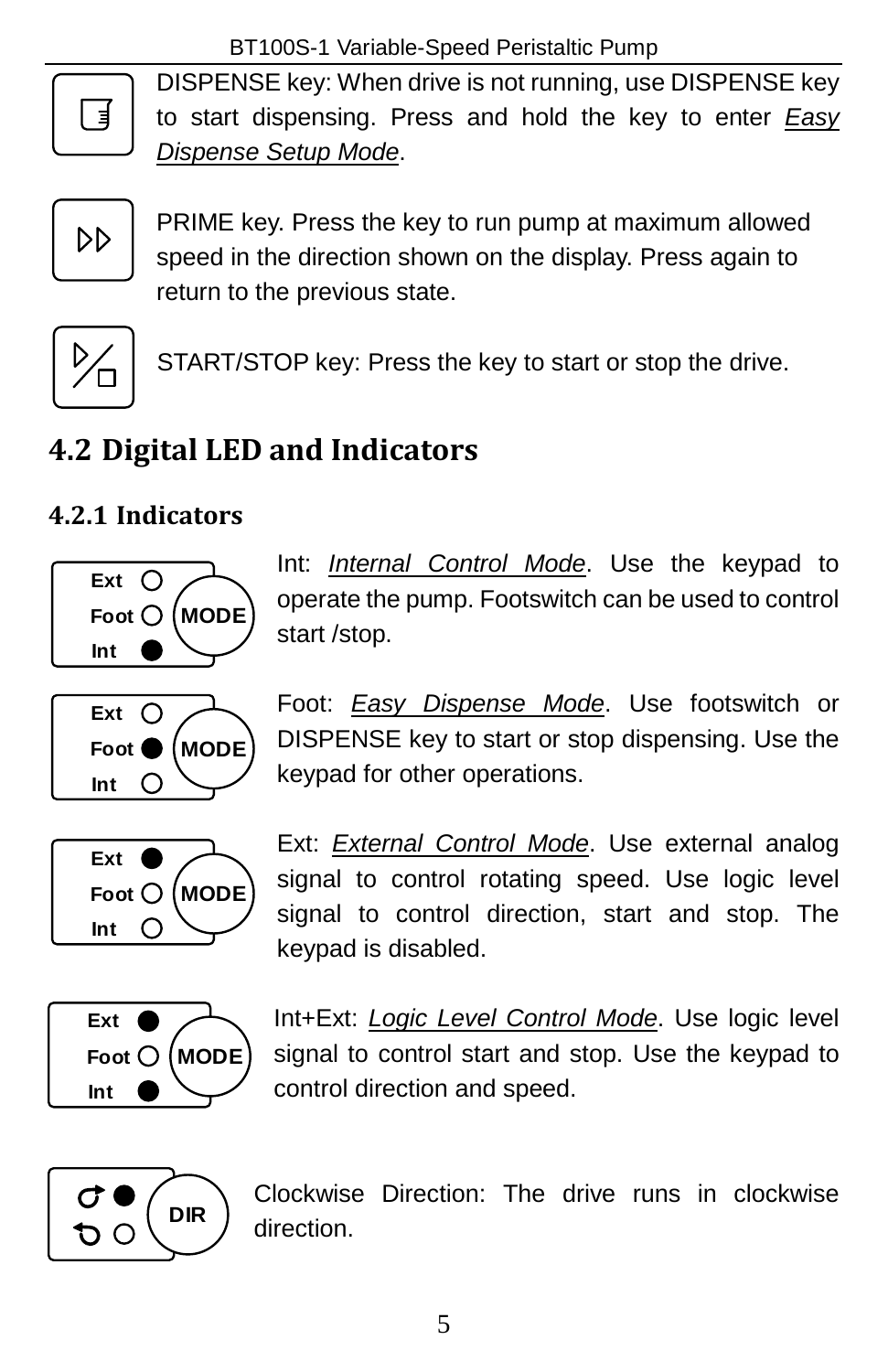BT100S-1 Variable-Speed Peristaltic Pump



Counterclockwise Direction: The drive runs in counterclockwise direction.

#### **4.2.2 Digital LED Display**

The digital LED displays the rotating speed and working mode.



*Figure 3. Internal Control Mode, 115 rpm*



*Figure 4. External Control Mode, 115 rpm*



*Figure 5. Easy Dispense Mode, 115 rpm*

*When flashing, pump is on [Easy Dispense Setup Mode](#page-13-1)*



*Figure 6. Drive is running at full speed*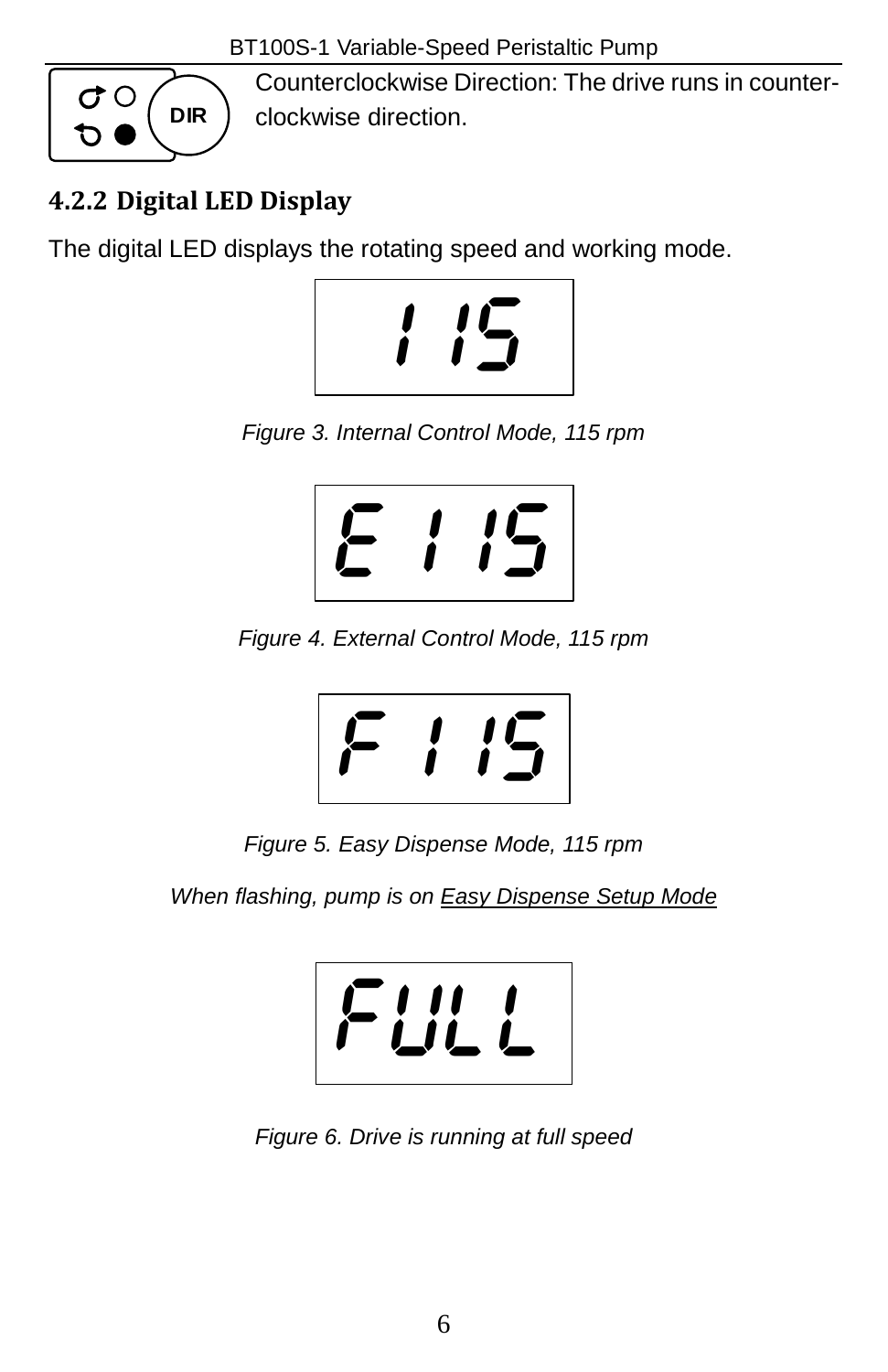## <span id="page-8-0"></span>**External Control Interface**



| <b>DB15</b>    | Mark        | <b>Note</b>                                |  |
|----------------|-------------|--------------------------------------------|--|
| 1              | ADC_W       | Positive of external analog input          |  |
| $\overline{2}$ | В           | Communication interface, B pole of RS485   |  |
| 3              | A           | Communication interface, A pole of RS485   |  |
| 4              | VCC_W       | External DC power input                    |  |
| 5              |             |                                            |  |
| 6              | $CW_W$      | External input signal to control direction |  |
| $\overline{7}$ |             |                                            |  |
| 8              | <b>COM</b>  | Ground of external power                   |  |
| 9              | <b>AGND</b> | Negative of analog signal input            |  |
| 10             | $+12V$      | Positive of internal +12V power source     |  |
| 11             | <b>GND</b>  | Ground of Internal power source            |  |
| 12             | <b>CW</b>   | Internal direction signal output terminal  |  |
| 13             | RS W        | External start/stop signal input terminal  |  |
| 14             |             |                                            |  |
| 15             | <b>RS</b>   | Internal start/stop signal output terminal |  |

## <span id="page-8-1"></span>**Operation Instructions**

## <span id="page-8-2"></span>**6.1 Before Operation**

1) Please check the packing slip to make sure nothing is wrong or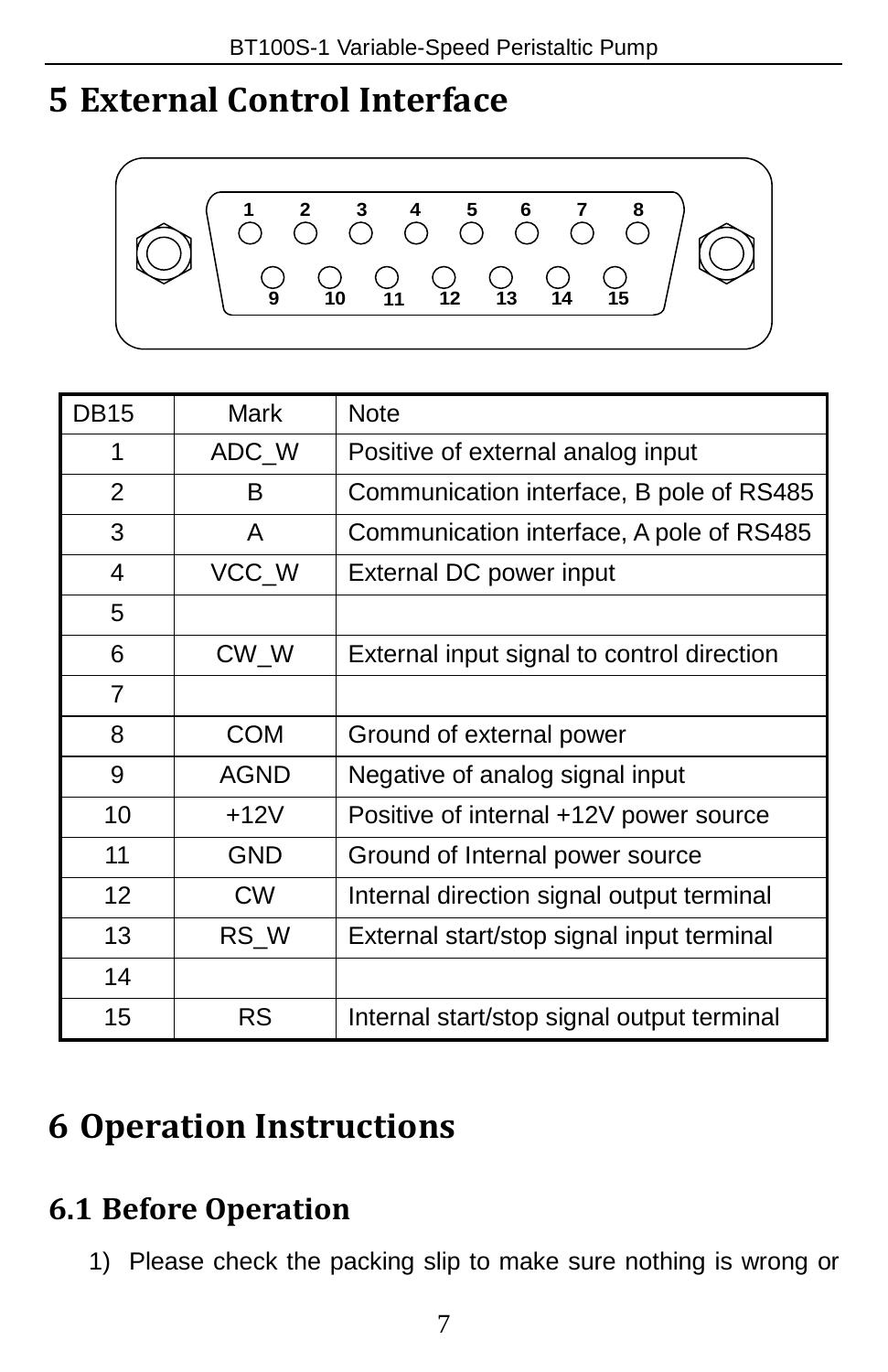damaged in the package. If there is problem, please contact the manufacturer or distributor.

- 2) Read through the instruction**.**
- 3) There should be more than 200 mm space for the rear of the pump when it is running.

## <span id="page-9-0"></span>**6.2 Power Connection**

The voltage of the power supply should be marked on the sticker of the pump. Please make sure to use the right power source for the pump. Please plug the power cord into the IEC Power Connector on the rear of the pump and plug the opposite end of the power cord into an electrical outlet. Flip the power switch located on the rear of the pump.

#### <span id="page-9-1"></span>**6.3 Mode Change**

To change the working mode, turn on the power switch. The display will be on. Press MODE key to change the working mode.



*Figure 7. Change Working Mode*

# <span id="page-9-2"></span>**6.4 Internal Control Mode**

On this mode, use the keypad to operate the pump.

1) Turn on the power switch. The display will be on.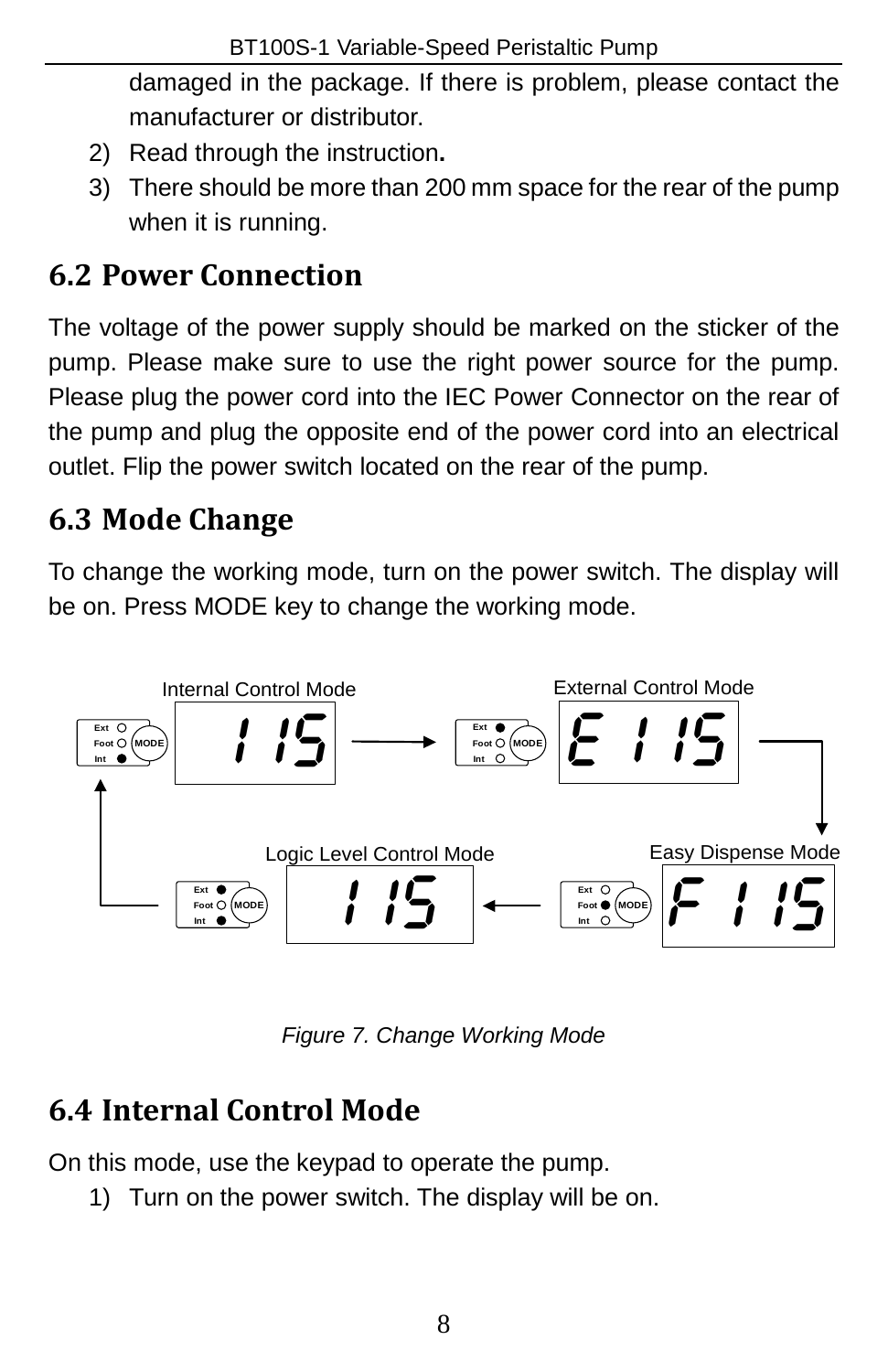

*Figure 8. Full Speed*

#### <span id="page-10-0"></span>**6.5 External Control Mode**

On this mode, use logic level signal to control direction, start and stop, and use external analog signal to control rotation speed. The keypad is disabled. The analog signal could be 0-5V, 0-10V or 4-20mA. By default, the signal is 0-5V. For 0-10V or 4-20mA, the jump setting on the analog signal control board has to be changed.



*Figure 9. Analog Signal Control Board Setting*

To control pump by external signal

1) Switch the power off. Wire the DB15 connector as shown on *[Figure 10](#page-11-0)* or *[Figure 11](#page-11-1)*, and connect it to the DB15 port on the rear of the pump.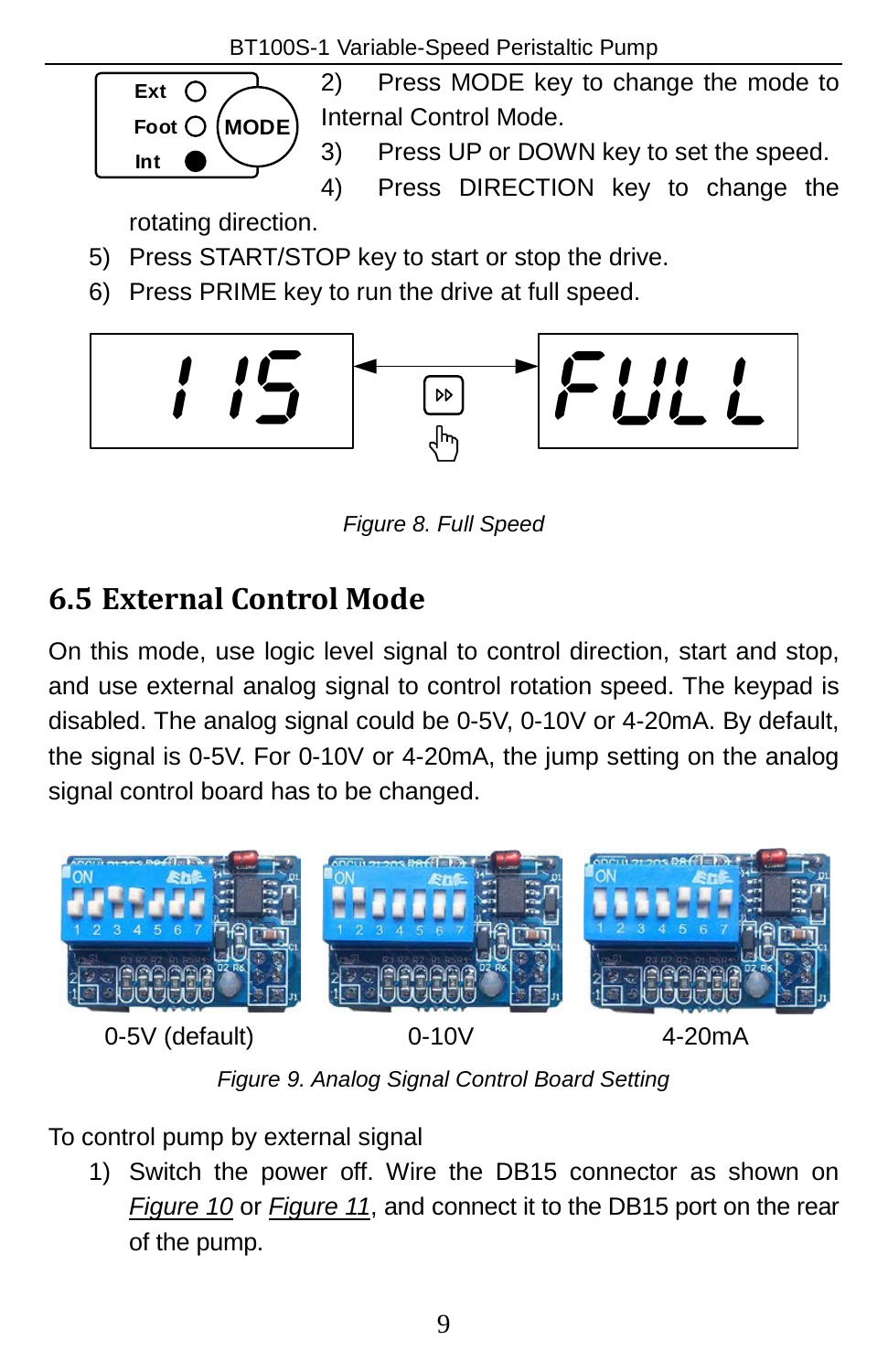

*Figure 10. DB15 Wiring with External 12VDC Power Source*

<span id="page-11-0"></span>

<span id="page-11-1"></span>*Figure 11. DB15 Wiring with Internal 12VDC Power Source*

2) Turn on the power switch. The LED display will be on.



3) Press MODE key to change the mode to External Control Mode.

4) Close the external RS W switch, and turn on the external analog signal power source. The

speed will change according to the intensity of the input signal. Open the RS\_W to stop the drive.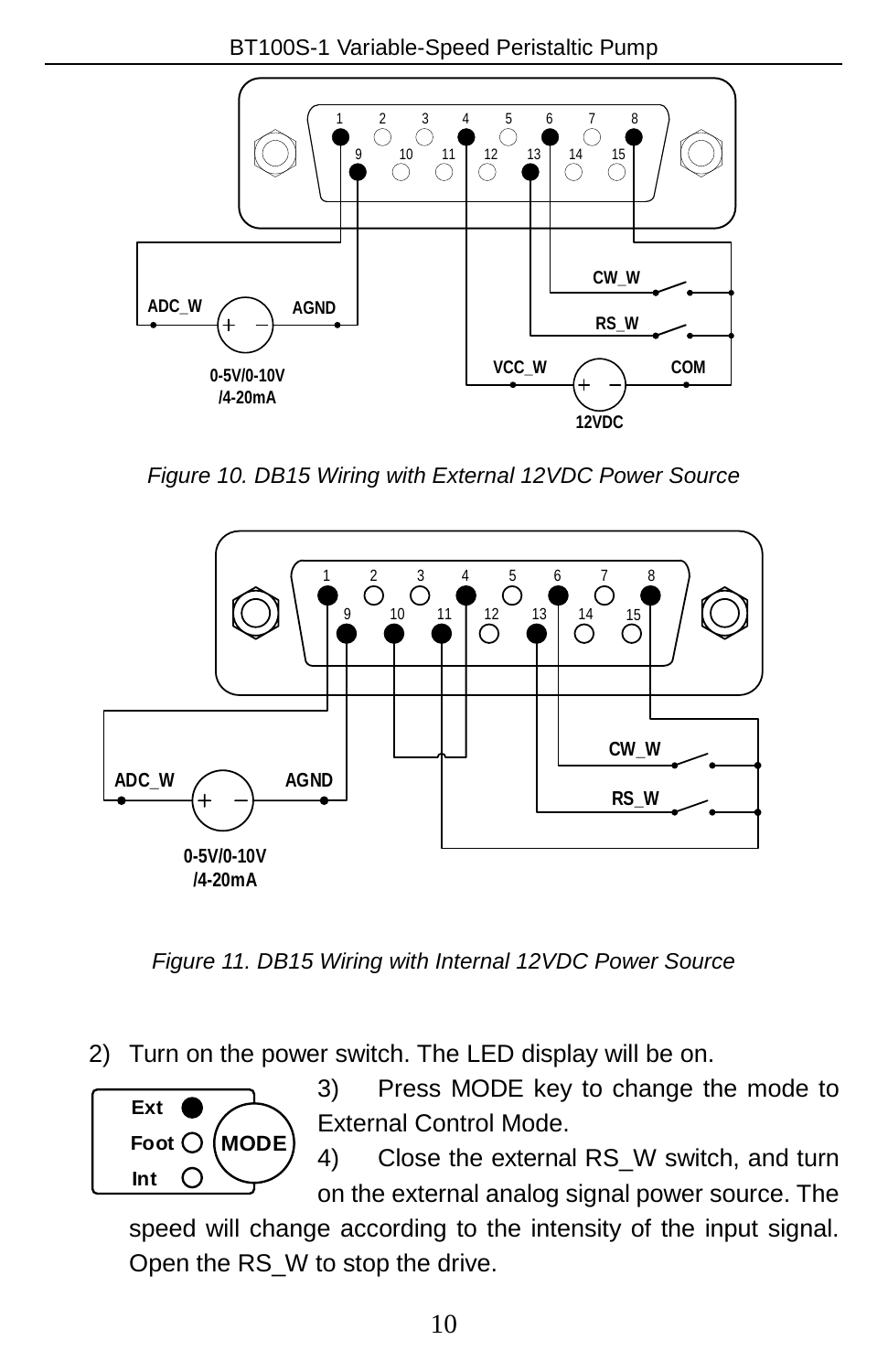5) Open the CW\_W switch, then the drive will run in clockwise direction; close the CW\_W switch, then the drive will run in counterclockwise direction.



Drive Stopped Drive Running

*Figure 12. External Control Mode*

**Note**: The external DC power source can be 5V, 12V. If it is 24V, 1.5K resistor is needed to protect internal circuit.



*Figure 13. DB15 Wiring with External 24VDC Power Source*

## <span id="page-12-0"></span>**6.6 Easy Dispense Mode**

On this mode, the pump will dispense fluid by recording the volume for each dose. The drive will stop when finished dispensing the set volume.

To record the volume for each dose

1) Turn on the power switch. The display will be on.



2) Press MODE key to change the mode to Easy Dispense Mode or Internal Control Mode. 3) Press and hold DISPENSE key for 3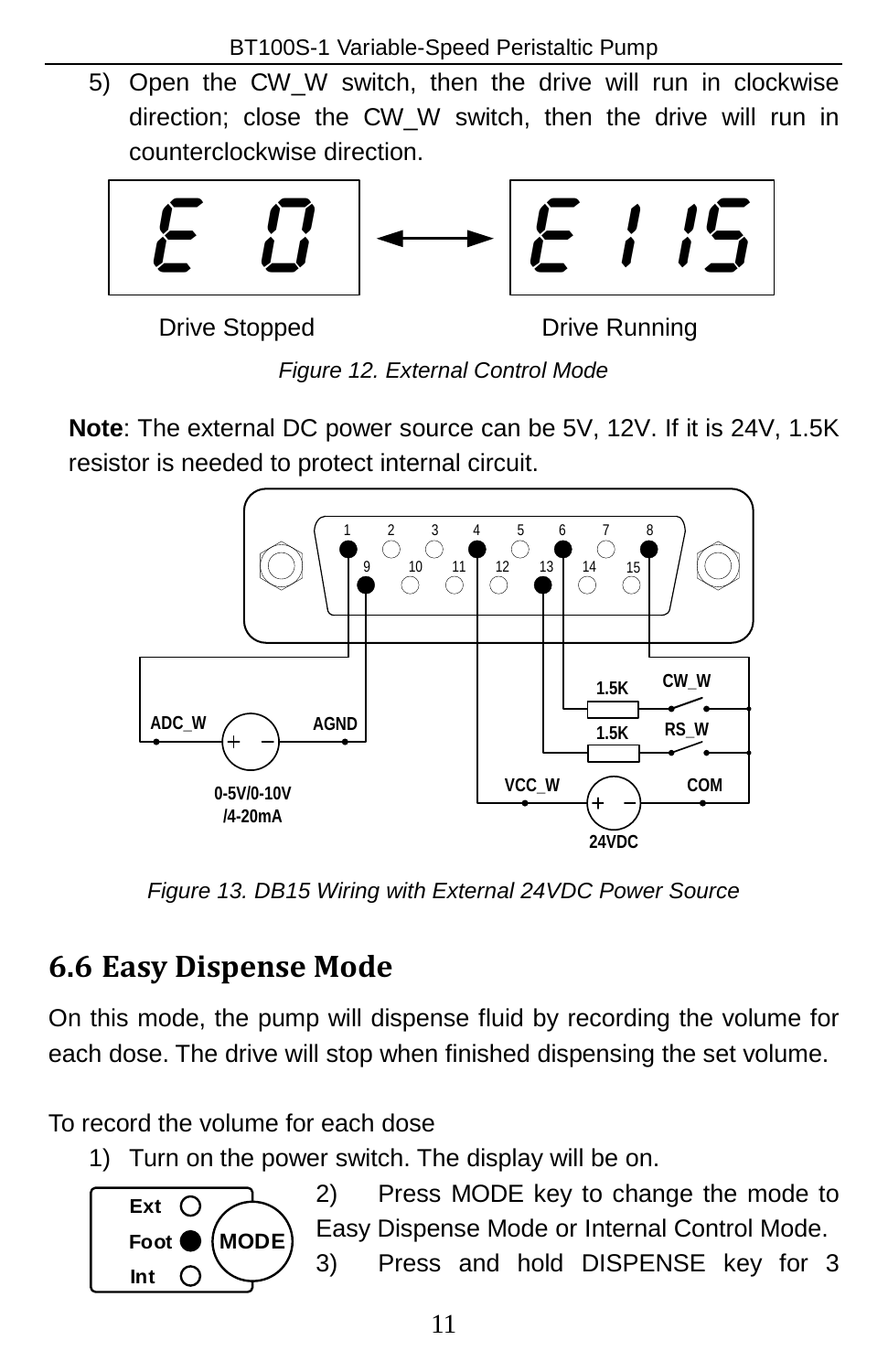seconds, the digital LED display will be flashing. Then pump is on Easy Dispense Setup Mode.



<span id="page-13-1"></span>*Figure 14. Easy Dispense Setup Mode*

- 4) When on Easy Dispense Setup Mode, press START/STOP key to start the drive. When it has dispensed the desired volume, press START/STOP key again to stop the drive. You can start/stop the drive multiple times to adjust the volume, until the cumulative volume reaches the desired volume. Pump will record the cumulative volume for Easy Dispense Mode.
- 5) Press the DISPENSE key again to exit the Easy Dispense Setup Mode.
- To Dispense Fluid
	- 1) Press DIRECTION key to change the running direction, clockwise or counterclockwise.
	- 2) When on Internal Control Mode or Easy Dispense Mode, press DISPENSE key to dispense one dose. Press DISPENSE key again to repeat dispensing.
	- 3) When on Time Dispense mode, an optional footswitch can be used to start dispensing. Close then open the footswitch to dispense one dose. Close then open the footswitch again to repeat dispensing (see section *[6.9](#page-15-1)*).
	- 4) When the drive is running, press START/STOP key to stop the drive anytime when an accident occurs.

## <span id="page-13-0"></span>**6.7 Logic Level Control Mode**

On this mode, use logic level signal to control start and stop. Use keypad to control direction and speed.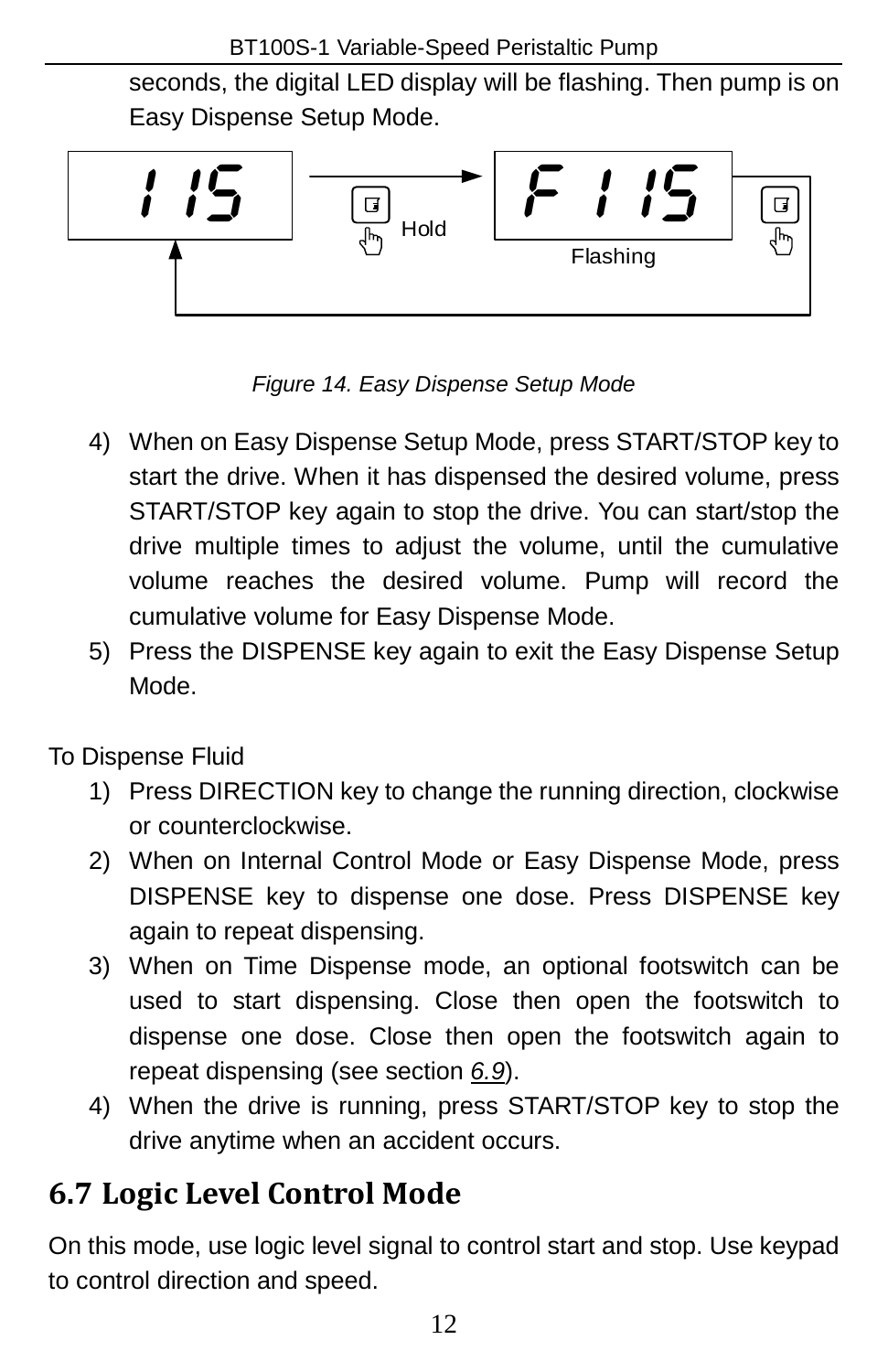1) Switch the power off. Wire the DB15 connector as shown on *[Figure 15](#page-14-0)* or *[Figure 16](#page-14-1)*, and connect it to the DB15 port on the rear of the pump.



<span id="page-14-0"></span>*Figure 15. Logic Level Control with Internal 12V Power Source*



*Figure 16. Logic Level Control with External 12V Power Source*

<span id="page-14-1"></span>2) Turn on the power switch. The display will be on.

**Foot MODE Ext Int**

3) Press MODE key to change the mode to Logic Level Control Mode.

4) Press UP or DOWN key to set the speed.

5) Press DIRECTION key to change the rotating direction.

6) When RS\_W switch is closed, the drive will be running; when RS W switch is open, the drive will stop.

Note: Use this mode to work with a TIME DISPENSE CONTROLLER.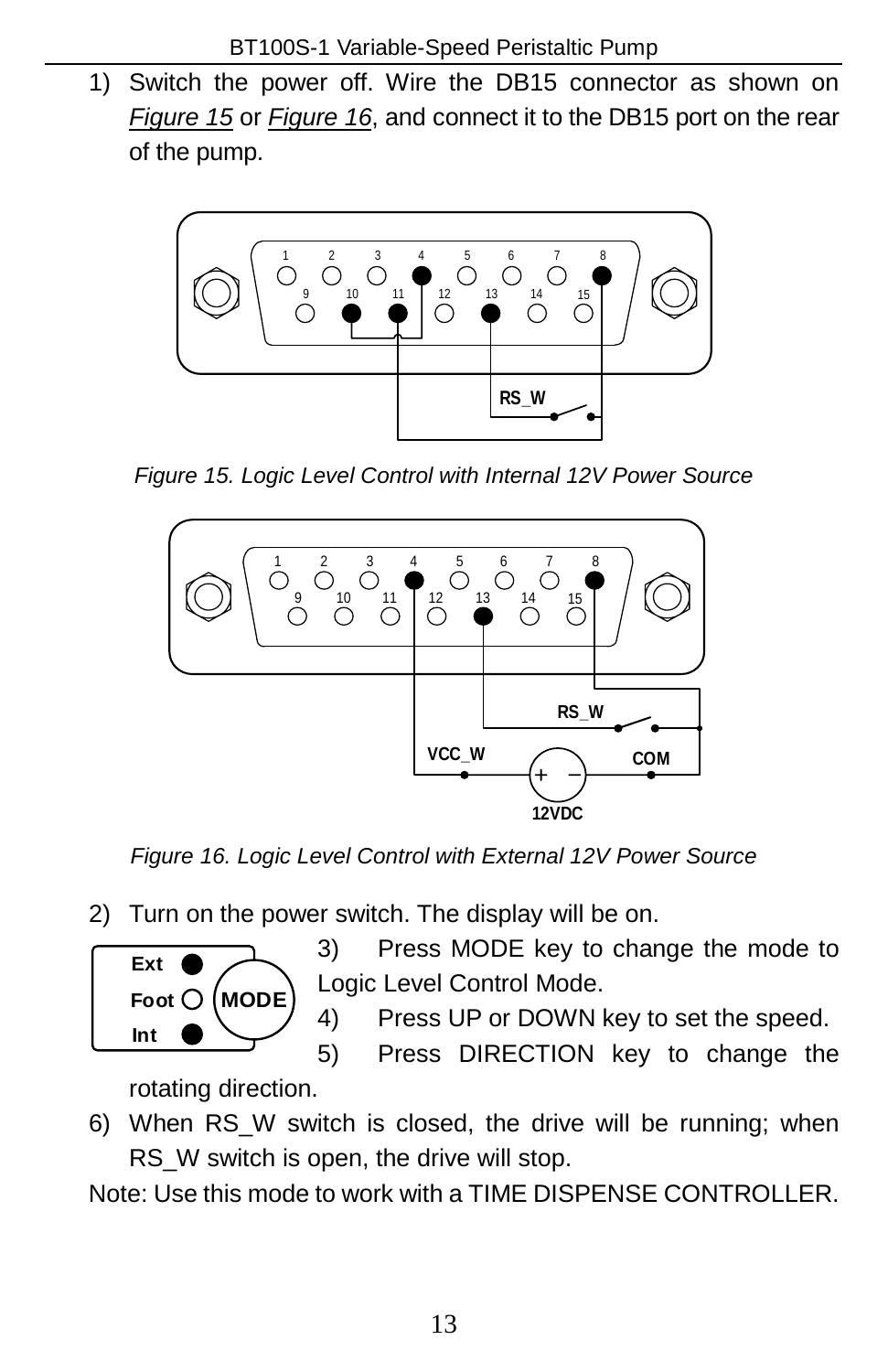#### <span id="page-15-0"></span>**6.8 Communication Mode**

The RS485 interface supports standard MODBUS protocol. Pump can communicate with external device via the communication port. Please refer to the [Communication Instruction Manual](http://golanderpump.com/pub/media/updown/manuals/Peristaltic_Pump_MODBUS.pdf) for the parameters and supported commands.

1) When the power is off, wire the DB15 connector as shown on *[Figure 17](#page-15-2)*, and connect it to the DB15 port on the rear of the pump. External DC power source is recommend to avoid electrical interference.



*Figure 17. RS485 MODBUS Wiring*

- <span id="page-15-2"></span>2) Turn on the power switch. The LED display will be on.
- 3) Press MODE key to change the mode to Internal Control Mode or Easy Dispense Mode.
- 4) Control pump with communication interface.
- 5) Press the START/STOP key to stop the drive anytime.

#### <span id="page-15-1"></span>**6.9 Footswitch Control**

1) Switch the power off. Wire the DB15 connector as shown on *[Figure 18](#page-16-0)* or *[Figure 19](#page-16-1)*, and connect it to the DB15 port on the rear of the pump.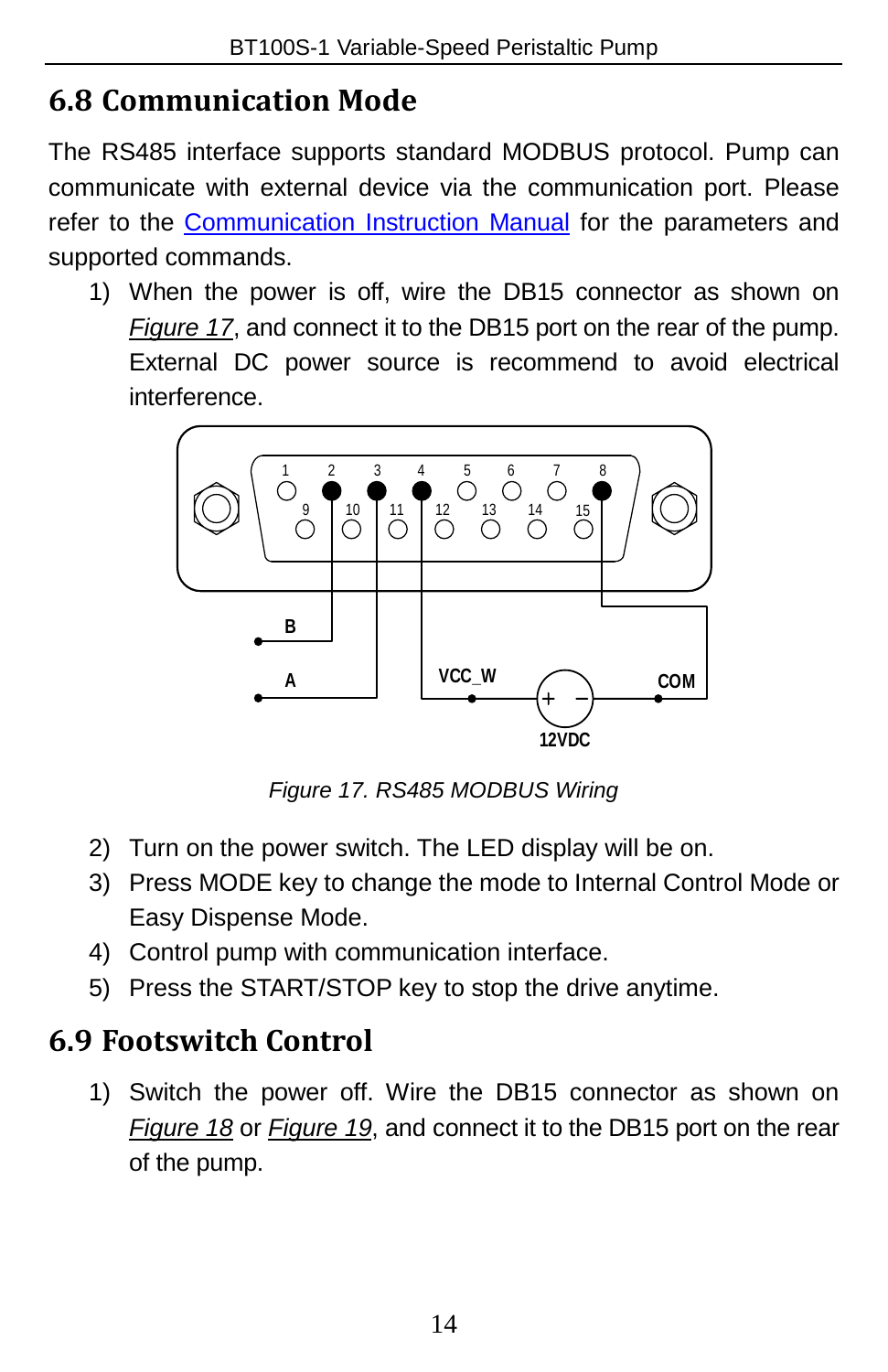

*Figure 18. Footswitch with internal 12V Power Source*

<span id="page-16-0"></span>

*Figure 19. Footswitch with External 12V Power Source*

- <span id="page-16-1"></span>2) Turn on the power switch. The LED display will be on.
- 3) Press MODE key to change the working mode.
- On Internal Control Mode, close then open the switch RS\_W to start the drive; close then open the switch again to stop the drive.
- On Easy Dispense Mode, close then open the switch RS\_W to dispense one dose. Close then open the switch again to repeat dispensing.
- On Logic Level Control Mode, close the switch RS\_W to start the drive; open the switch to stop the drive.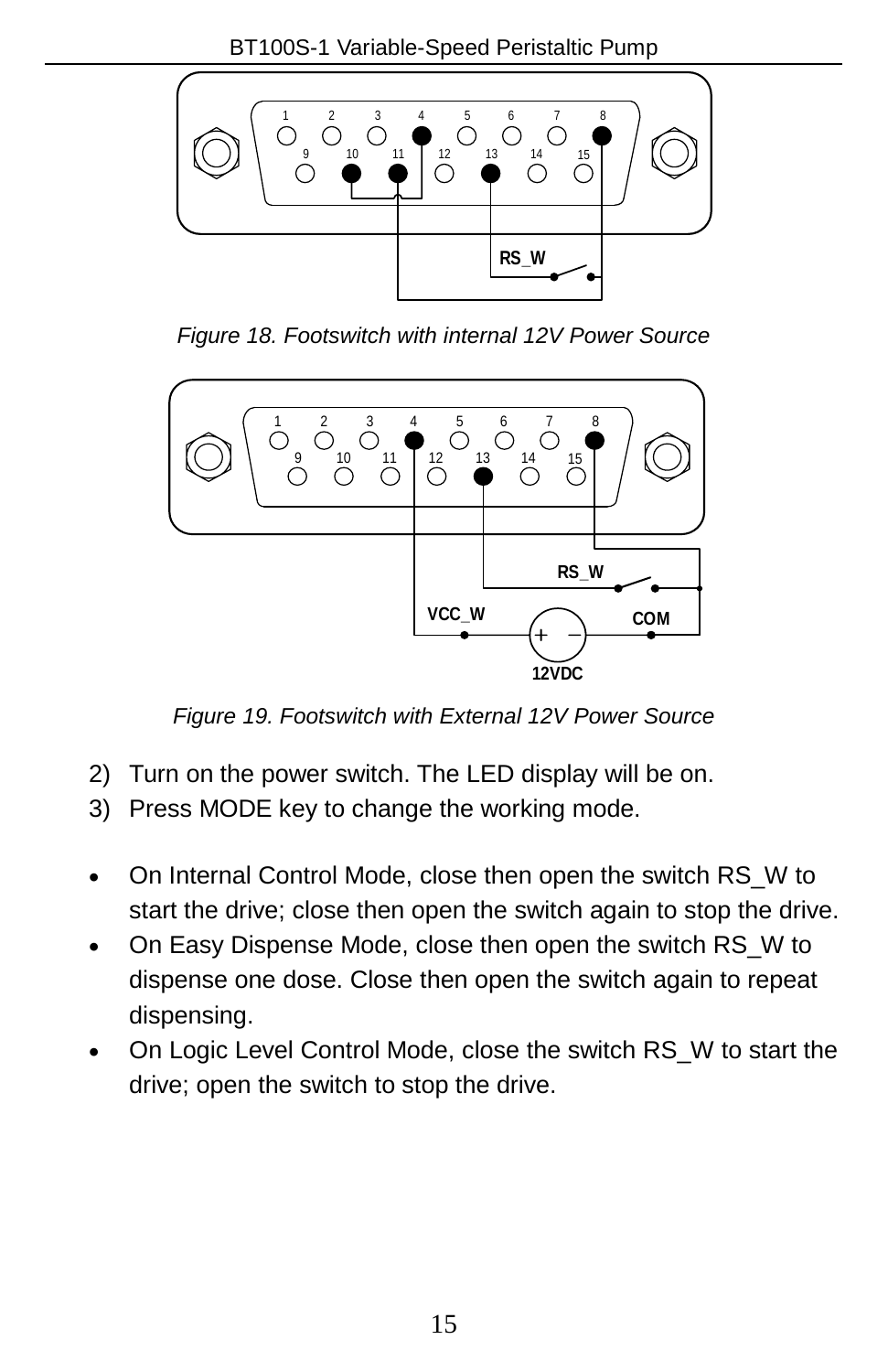## <span id="page-17-0"></span>**7 Maintenance**

#### <span id="page-17-1"></span>**7.1 Warranty**

The product comes with one-year labor and parts warranty. The limited warranty does not cover any damage that is caused by improper usage and handling.

#### <span id="page-17-2"></span>**7.2 Regular Maintenance**

- 1) Always check the tubing and connections to make sure there is no leakage.
- 2) Do not cover the fan on the rear of the pump.
- 3) Do not use water to wash the pump. Keep pump head dry.
- 4) Do not use chemical solvents to clean pump and pump head.

#### <span id="page-17-3"></span>**7.3 Malfunction Solutions**

| No. | <b>Malfunction</b> | <b>Description</b> | <b>Solution</b>                      |  |
|-----|--------------------|--------------------|--------------------------------------|--|
| 1   | Hardware           | No display         | 1. Check the power cord              |  |
|     |                    |                    | 2. Check the fuse. If it was blown,  |  |
|     |                    |                    | replace it with a 1A slow-blow fuse  |  |
|     |                    |                    | 3. Check the internal power cord     |  |
|     |                    |                    | connection inside the pump.          |  |
| 2   | Hardware           | Motor does         | 1. Check the indicator of the driver |  |
|     |                    | not work           | board.                               |  |
|     |                    |                    | 2. Check the wire connection         |  |
|     |                    |                    | between the motor and the driver     |  |
|     |                    |                    | board.                               |  |
|     |                    |                    | 3. Check the wire connection         |  |
|     |                    |                    | between the driver and the main      |  |
|     |                    |                    | board.                               |  |
|     |                    |                    | 4. Check the power voltage for       |  |
|     |                    |                    | pump.                                |  |
| 3   | Hardware           | Motor is           | 1. Check the wire connection         |  |
|     |                    | trembling          | between the motor and the driver     |  |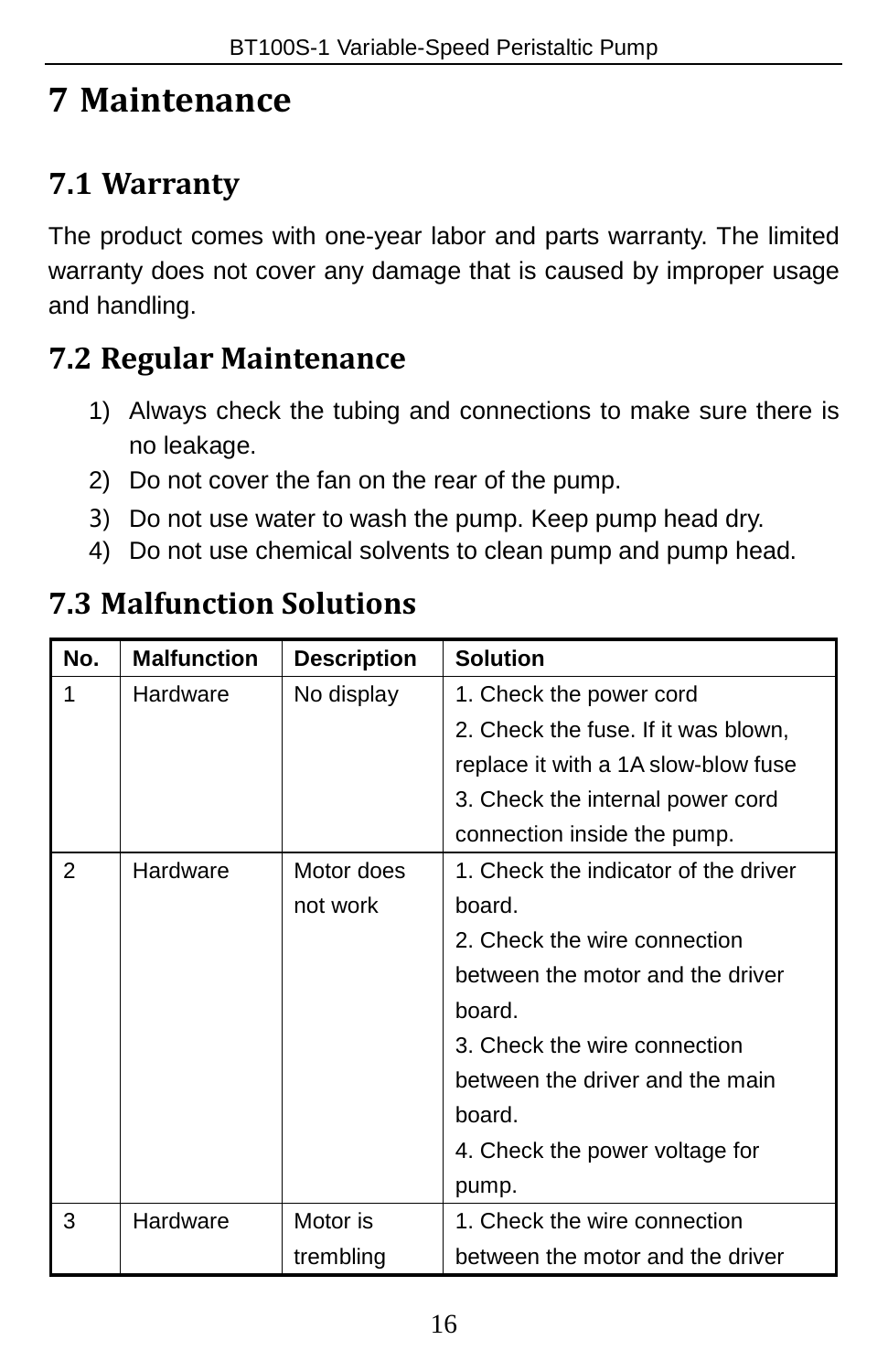|                |          |                | board.                                |  |
|----------------|----------|----------------|---------------------------------------|--|
|                |          |                | 2. The motor is overloaded. Check     |  |
|                |          |                | the mechanical connection.            |  |
| 4              | Hardware | Motor only     | Check the connection between the      |  |
|                |          | runs in one    | drive board and the main control      |  |
|                |          | direction      | board.                                |  |
| 5              | Hardware | Keypad does    | 1. Check the wire connection          |  |
|                |          | not work       | between keypad and the main board.    |  |
|                |          |                | 2. Check if the key is broken.        |  |
| 6              | Hardware | External       | 1. Check the wiring of the connector. |  |
|                |          | control does   | 2. Check if the external control      |  |
|                |          | not work       | power voltage is provided.            |  |
|                |          |                | 3. Check the connections of the       |  |
|                |          |                | external control board.               |  |
| $\overline{7}$ | Hardware | RS485 com      | 1. Check the wiring of the connector. |  |
|                |          | does not       | 2. Check if the external control      |  |
|                |          | work           | power voltage is provided.            |  |
|                |          |                | 3. Check the connections of the       |  |
|                |          |                | communication board.                  |  |
| 8              | Hardware | Noisy when     | Check the screws and level on pump    |  |
|                |          | running        | head to make sure they are secure.    |  |
| 9              | Software | External       | Check if pump is on External Control  |  |
|                |          | control does   | Mode.                                 |  |
|                |          | not work       |                                       |  |
| 10             | Software | RS485 does     | 1. Check if the display shows the     |  |
|                |          | not work right | communication is ready.               |  |
|                |          |                | 2. Reset the address of pump.         |  |
|                |          |                | 3. Check whether on the bus there     |  |
|                |          |                | are two pumps using the same          |  |
|                |          |                | address                               |  |

If the problem can not be solved, please contact the manufacturer or distributor.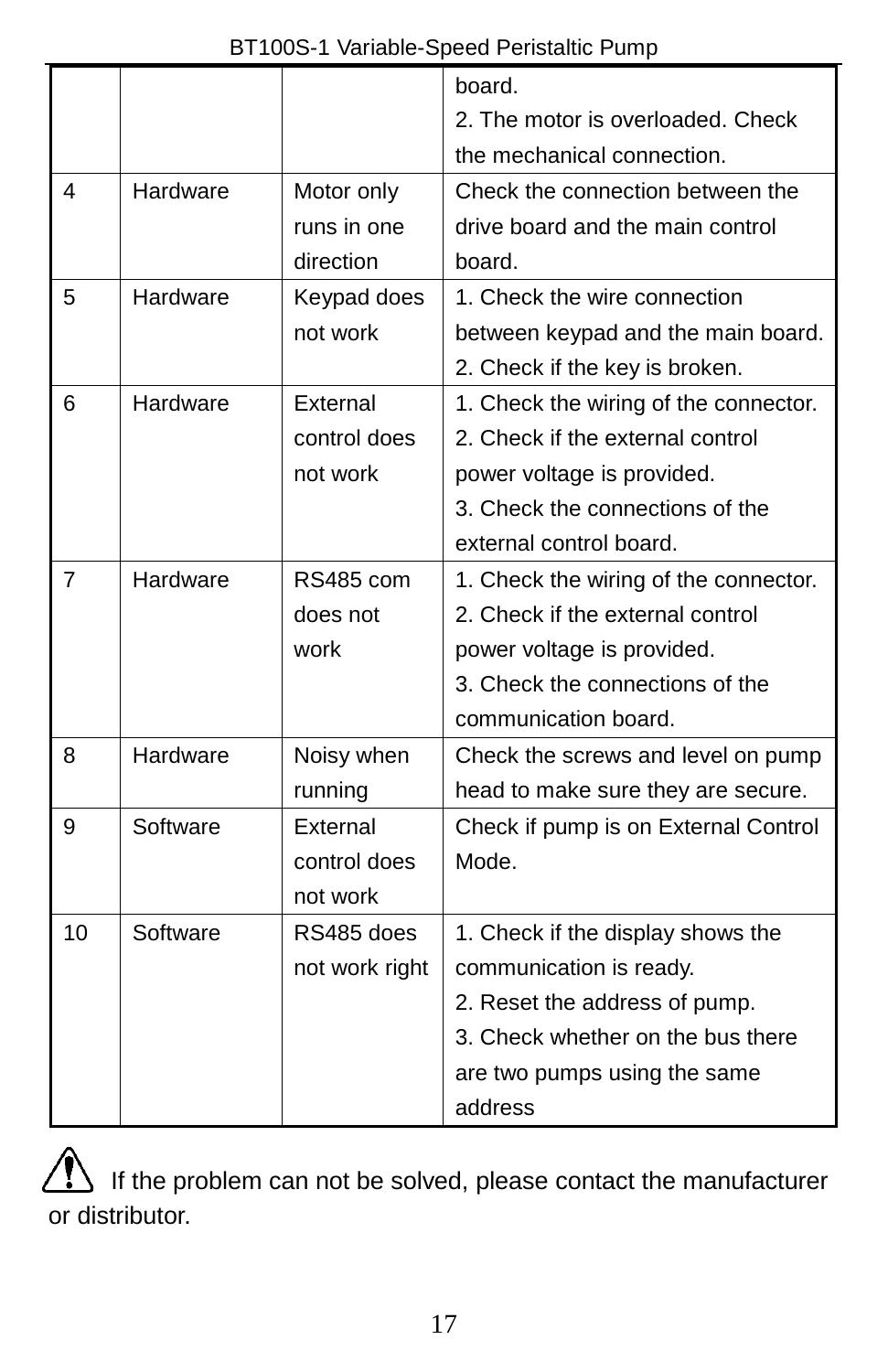#### <span id="page-19-0"></span>**8 Dimensions**



*Figure 20. Dimensions*

# <span id="page-19-1"></span>**9 Naming Rule**

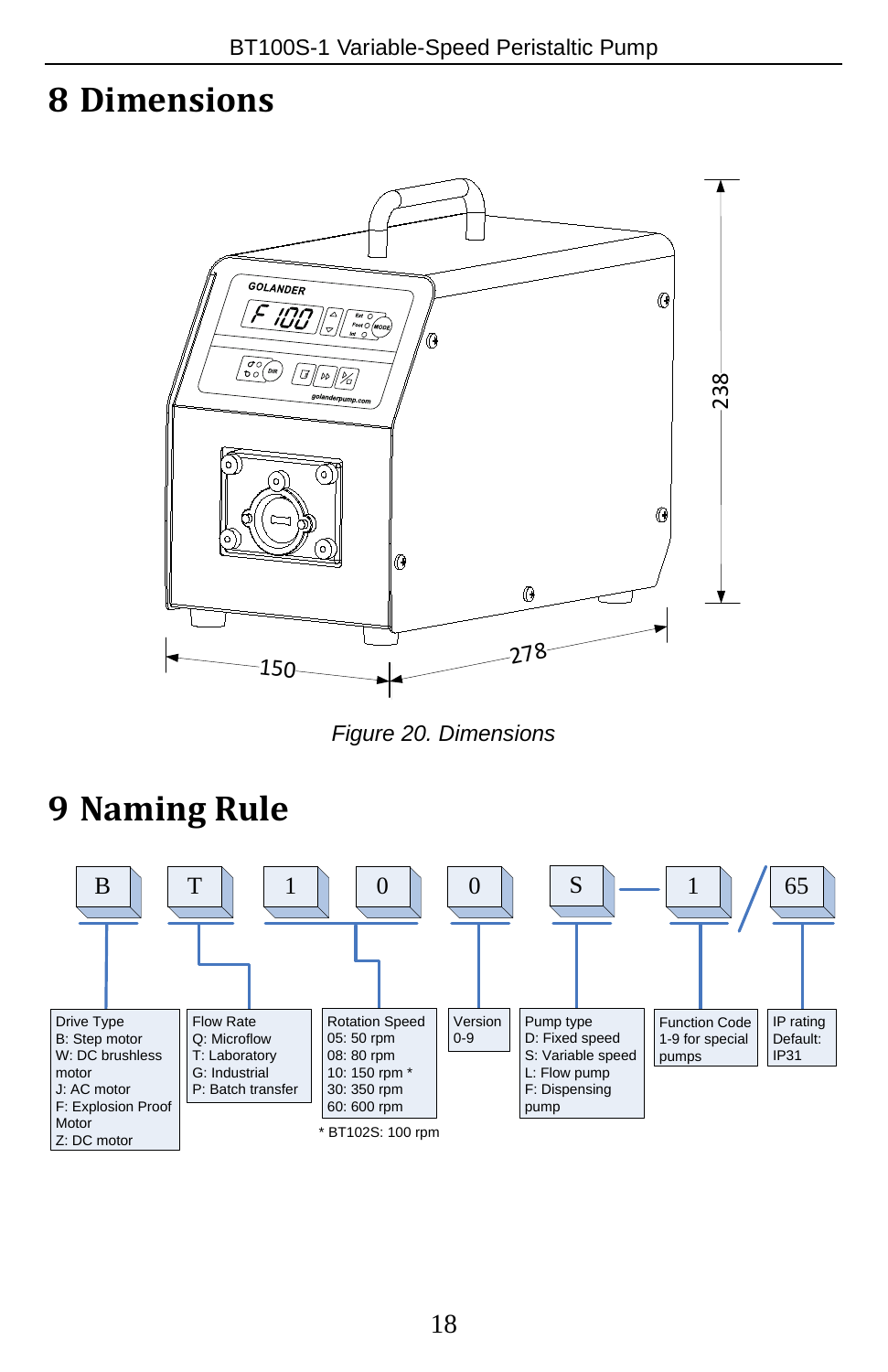## <span id="page-20-0"></span>**10 Specifications**

| Speed resolution        | 0.1-100 rpm, 0.1 rpm resolution;               |  |
|-------------------------|------------------------------------------------|--|
|                         | 100-150 rpm, 1 rpm resolution                  |  |
| Speed accuracy          | 0.5%                                           |  |
| Power supply            | AC 220V $\pm$ 10% 50Hz/60Hz;                   |  |
|                         | AC 110V ± 10% 50Hz/60Hz                        |  |
| Power consumption       | < 60W                                          |  |
| External logic level    | 5V, 12V (standard), 24V (optional)             |  |
| control signal          |                                                |  |
| External analog control | 0-5V (standard); 0-10V, 4-20mA (optional)      |  |
| signal                  |                                                |  |
| Communication           | <b>RS485 MODBUS</b>                            |  |
| interface               |                                                |  |
| Operating condition     | Temperature 0~40°C, Relative humidity <80%     |  |
| IP grade                | IP31                                           |  |
| Display                 | Four-digit LED                                 |  |
| Dimensions (LxWxH)      | 278 x 150 x 238 mm                             |  |
|                         | $(10.94 \times 5.91 \times 9.37 \text{ inch})$ |  |
| Weight                  | 6.5 kg (14.3 lbs)                              |  |

#### **BT100S-1 Suitable Pump Heads and Tubings, Flow Parameters**

| <b>Drive</b>    | Pump head          | $ch$ | Tubing size (mm)    | <b>Flow rate</b><br>per channel |
|-----------------|--------------------|------|---------------------|---------------------------------|
| type            |                    |      |                     | (mL/min)                        |
|                 | DG6-8 (6rollers)   | 8    | Wall:0.8~1, ID:≤2.4 | $0.00016 - 26$                  |
| <b>BT100S-1</b> | DG10-8 (10rollers) | 8    | Wall:0.8~1, ID:≤2.4 | $0.00011 - 20$                  |
|                 | DG6-12 (6rollers)  | 12   | Wall:0.8~1, ID:≤2.4 | $0.00016 - 26$                  |
|                 | DG10-12            | 12   | Wall:0.8~1, ID:≤2.4 | $0.00011 - 20$                  |
|                 | (10rollers)        |      |                     |                                 |
|                 | DG6-16 (6rollers)  | 16   | Wall:0.8~1, ID:≤2.4 | $0.00016 - 26$                  |
|                 | DG10-16            | 16   | Wall:0.8~1, ID:≤2.4 | $0.00011 - 20$                  |
|                 | (10rollers)        |      |                     |                                 |
|                 | DG6-24 (6rollers)  | 24   | Wall:0.8~1, ID:≤2.4 | $0.00016 - 26$                  |